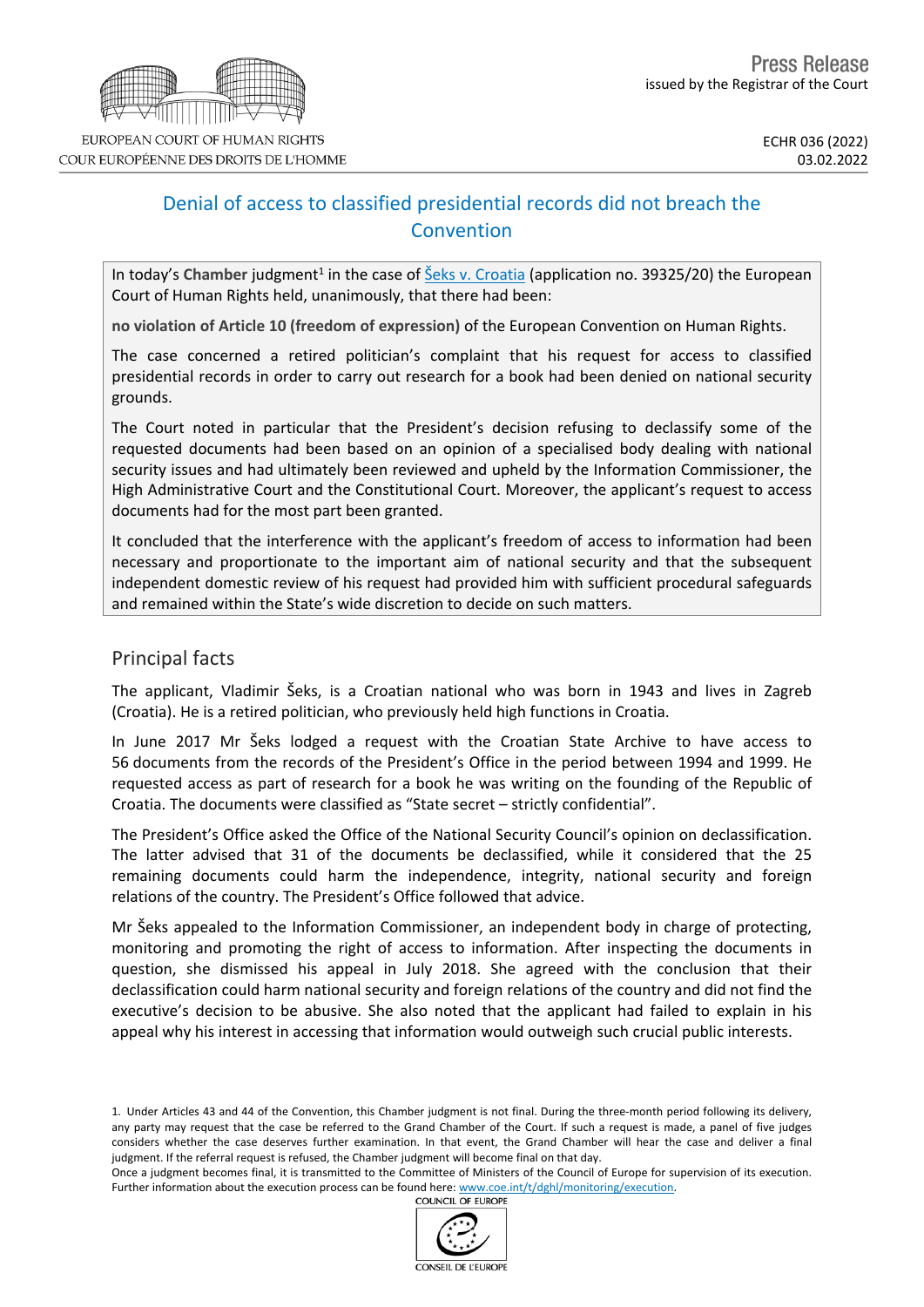The President's decision refusing to declassify 25 of the documents was ultimately also reviewed and upheld by the High Administrative Court in October 2018 and the Constitutional Court in March 2020.

Mr Šeks' historical book was due to be published in the spring of 2021.

## Complaints, procedure and composition of the Court

Mr Šeks complained that the refusal to declassify the documents had amounted to a breach of his right to receive information under Article 10 (freedom of expression). He also complained under Article  $6 \xi 1$  (right to a fair hearing) that he had not had a fair hearing in his case.

The application was lodged with the European Court of Human Rights on 26 August 2020.

Judgment was given by a Chamber of seven judges, composed as follows:

Péter **Paczolay** (Hungary), *President*, Ksenija **Turković** (Croatia), Krzysztof **Wojtyczek** (Poland), Alena **Poláčková** (Slovakia), Raffaele **Sabato** (Italy), Lorraine **Schembri Orland** (Malta), Ioannis **Ktistakis** (Greece),

and also Renata **Degener**, *Section Registrar.*

## Decision of the Court

### Article 10

First, the Court pointed out that Article 10 was applicable to the applicant's case. It was satisfied that the applicant, as a former politician intending to publish a historical book, had exercised the right to impart information on a matter of public interest and had sought access to information to that end.

The Government argued that the applicant had not suffered any significant disadvantage (under Article 35 § 3 (b) of the Convention) as he had ultimately been able to publish his book. The Court dismissed that objection, bearing in mind what was at stake for the applicant – further research and delays in the publication of his book, which he considered incomplete – as well as the important questions of principle arising in his case.

The parties agreed that the interference with the applicant's freedom of expression had been in accordance with the law – namely section 22 of the Archival Material and Archival Institutions Act. The Court agreed that that interference had pursued the legitimate aims of protecting the independence, integrity and security of Croatia and its foreign relations.

Furthermore, the Court found that the manner in which the domestic authorities had assessed the applicant's request had not been fundamentally flawed or devoid of appropriate procedural safeguards.

In particular, the documents requested by the applicant had been carefully reviewed by the owner of the information (the President's Office), assisted by a specialised advisory body (the Office of the National Security Council), and, for the most part, the applicant's request to access the documents in question had been granted.

Moreover, the President's decision refusing to declassify some of the requested documents had ultimately been reviewed and upheld by the Information Commissioner, the High Administrative Court and the Constitutional Court. In particular, the Information Commissioner, who had inspected